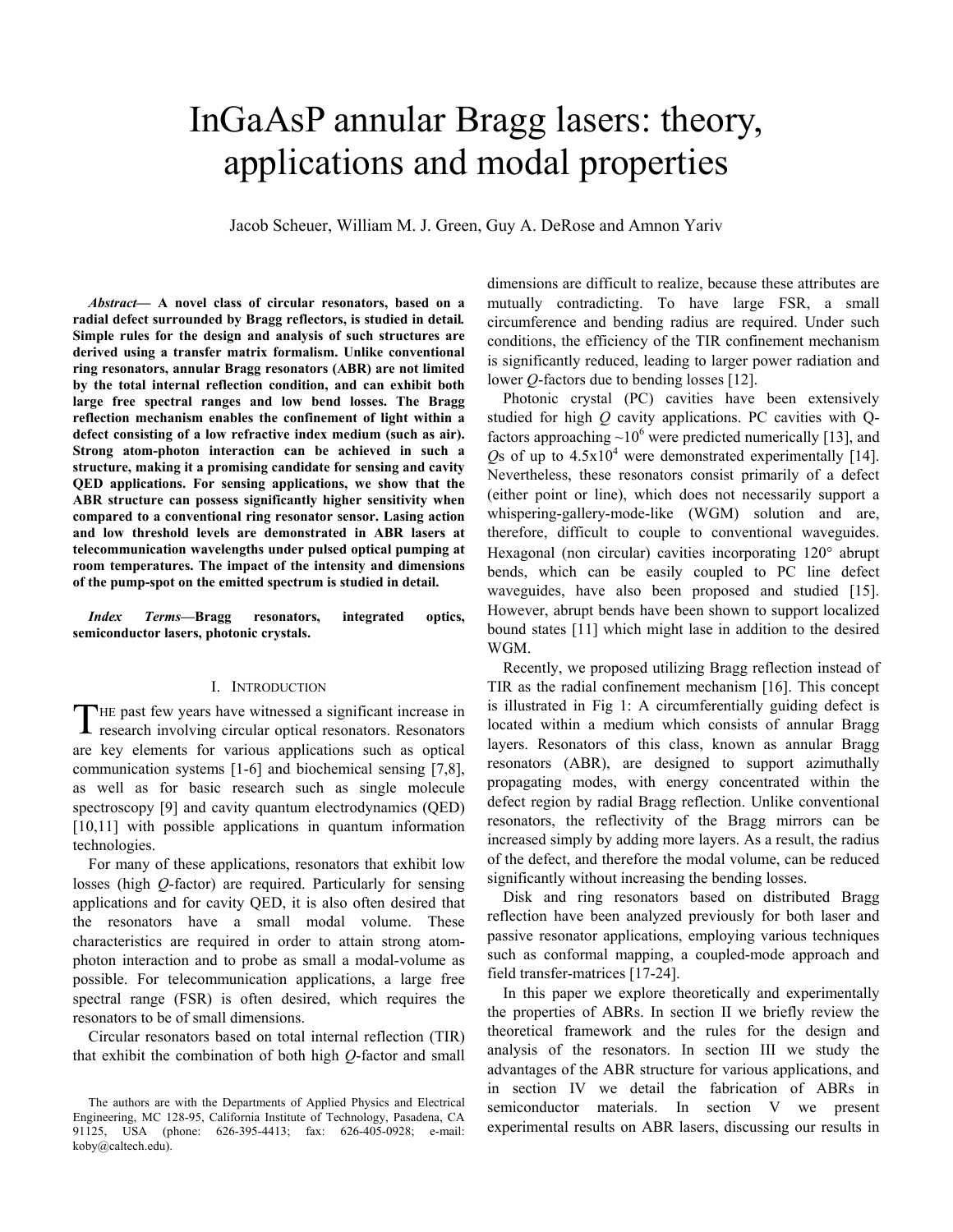section VI.

#### II. DESIGN AND ANALYSIS

#### *A. Theoretical Framework*

We consider an azimuthally symmetric structure as illustrated in Fig. 1. The guiding defect, which consists of a material with refractive index  $n_{\text{def}}$  is surrounded by distributed Bragg reflectors on both sides where the reflector layers are of refractive indices  $n_1$  and  $n_2$ . All the electromagnetic field components can be expressed by the *z* components of the electrical and magnetic fields [25] which satisfy the Helmholtz equations:

$$
\left[\frac{1}{\rho}\frac{\partial}{\partial\rho}\left(\rho\frac{\partial}{\partial\rho}\right) + \frac{1}{\rho^2}\frac{\partial^2}{\partial\theta^2} + k_0^2n^2(\rho) + \frac{\partial^2}{\partial z^2}\right]\left(\frac{E_z}{H_z}\right) = 0, \, (1)
$$

where  $\rho$ , *z* and  $\theta$  are the radial, axial and azimuthal coordinates respectively and  $k_0$  is the wavenumber in vacuum. The refractive index  $n(\rho)$  equals either  $n_1$ ,  $n_2$  or  $n_{\text{def}}$  depending on the radius  $\rho$ . Assuming the dependence of the fields on the coordinates can be separated, the radial part of the fields (either  $H_z$  or  $E_z$ ),  $R_{H,E}$ , must satisfy the Bessel equation:

$$
\rho^2 \frac{\partial^2 R_{H,E}}{\partial \rho^2} + \rho \frac{\partial R_{H,E}}{\partial \rho} + \left[ \left( k^2(\rho) - \beta^2 \right) \rho^2 - m^2 \right] R_{H,E} = 0, \tag{2}
$$

where  $k(\rho)=k_0 n(\rho)$ , *m* is an integer and  $\beta$  is the *z* component of the wave-vector. The solutions of (2) are a superposition of the *m*<sup>th</sup> order Bessel function of the first and second kind:

$$
E_z = [A \cdot J_m \left( \sqrt{k_j^2 - \beta^2 \rho} \right) + B \cdot Y_m \left( \sqrt{k_j^2 - \beta^2 \rho} \right)]
$$
  
\n
$$
\times \cos(\beta \cdot z + \varphi) \cdot \exp(im\theta)
$$
  
\n
$$
H_z = [C \cdot J_m \left( \sqrt{k_j^2 - \beta^2 \rho} \right) + D \cdot Y_m \left( \sqrt{k_j^2 - \beta^2 \rho} \right)]
$$
  
\n
$$
\times \sin(\beta \cdot z + \varphi) \cdot \exp(im\theta)
$$
\n(3)

where  $A$ ,  $B$ ,  $C$ , and  $D$  are independent coefficients,  $k_j$  is the material wavenumber in the  $j<sup>th</sup>$  layer. The other four components of the electric and magnetic fields can be readily derived from (3).

The parallel component of the fields –  $E_z$ ,  $H_z$ ,  $E_\theta$ ,  $H_\theta$  must be continuous at the interfaces separating successive layers. This requirement can be written in from of a transfer matrix, connecting the amplitude vector  $[A \ B \ C \ D]$  in the  $j^{\text{th}}$  and  $j+1$ layers:

$$
\begin{pmatrix} A_{j+1} \\ B_{j+1} \\ C_{j+1} \\ D_{j+1} \end{pmatrix} = \widetilde{M}_{j+1}^{-1} \left( \rho_{j+1} \right) \cdot \widetilde{M}_{j} \left( \rho_{j} \right) \cdot \begin{pmatrix} A_{j} \\ B_{j} \\ C_{j} \\ D_{j} \end{pmatrix}
$$
 (4)

and  $\widetilde{M}_j$  is given by:

$$
\widetilde{M}_{j} = \begin{pmatrix}\nJ(y_{j}\rho) & Y(y_{j}\rho) & 0 & 0 \\
\frac{n_{j}^{2}}{Y_{j}}J'(y_{j}\rho) & \frac{n_{j}^{2}}{Y_{j}}Y'(y_{j}\rho) & \frac{m\beta}{\rho\omega\varepsilon_{0}Y_{j}^{2}}J(y_{j}\rho) & \frac{m\beta}{\rho\omega\varepsilon_{0}Y_{j}^{2}}Y(y_{j}\rho) \\
0 & 0 & J(y_{j}\rho) & Y(y_{j}\rho) \\
\frac{m\beta}{\rho\omega\mu y_{j}^{2}}J(y_{j}\rho) & \frac{m\beta}{\rho\omega\mu y_{j}^{2}}Y(y_{j}\rho) & \frac{1}{Y_{j}}J'(y_{j}\rho) & \frac{1}{Y_{j}}Y'(y_{j}\rho)\n\end{pmatrix},
$$
\n(5)

where  $\varepsilon$  and  $\mu$  are the dielectric and magnetic susceptibilities,

ω is the optical angular frequency,  $\gamma_i = \sqrt{k_i^2 - \beta^2}$ , and the primes indicate derivative with respect to the function argument.

In the limit of strong vertical confinement (i.e.,  $\beta \ll k_i$ ) it is possible to separate the modal field solutions into two distinct polarizations: TE consisting of  $H_z$ ,  $E_\rho$  and  $E_\theta$  and TM consisting of  $E_z$ ,  $H_\rho$  and  $H_\theta$ . Unlike [16] we adopt the polarization convention of planar optics.

In the above mentioned limit, each polarization component can be described by two coefficients in each layer:  $A_i$  and  $B_i$ for TM and  $C_i$  and  $D_i$  for TE. For each polarization, the boundary conditions at the interfaces between successive layers can be represented similarly to (4) using simplified 2X2 matrices:

$$
\widetilde{M}_{j}^{TM} = \left(\frac{J(\gamma,\rho)}{r_j} \frac{Y(\gamma,\rho)}{r_j} \frac{r_{j,\rho}}{r_j} \right) \quad \widetilde{M}_{j}^{TE} = \left(\frac{J(\gamma,\rho)}{r_j} \frac{Y(\gamma,\rho)}{r_j} \frac{r_{j,\rho}}{r_j} \right) \quad (6)
$$

Using relation (4) and the matrices (6), the field components can be "propagated" from the inner layers to the external layers. We use the finiteness of the field at  $\rho=0$  so that  $B_1 = D_1 = 0$ . The second boundary condition is no inward propagating field beyond the last layer, so that  $B_{N+1} = -iA_{N+1}$  for TM and  $C_{N+1} = -iD_{N+1}$  for TE, where *N* is the number of layers.

## *B. Design Rules*

The transfer matrix formalism enables us to find the modal field distribution in the case of an arbitrary arrangement of annular concentric dielectric rings. However, we are especially interested in structures that can lead to a concentration of the modal energy near a predetermined radial distance, i.e. within the defect.

It has been shown that the best strategy to attain an exponential decrease (or increase) in the field intensity in the grating region is to position the interfaces of the layers at the zeros and extrema of the *z* component of the field [26]. The index profile and the field are calculated simultaneously, using the index to find the field and the field to determine the position of the interfaces.

It should be noted that the resulting optimal index profile exhibits an inherent resemblance to the conventional (Cartesian) Bragg reflector. The optimal Cartesian Bragg reflector can be designed in a similar way, leading to layers that are quarter-wavelength thick [27]. Here the resulting layers are also "quarter-wavelength" thick but in the sense of the quasi-periodicity of the *m*<sup>th</sup> order Bessel function [28]. The defect (again, as in the Cartesian case) should be "halfwavelength" wide, i.e. its interfaces should be located at successive zeros of the field.

In order to attain a transverse field profile which is confined within the defect, the profile must exponentially increase for  $\rho < \rho_{\text{def}}$ , and exponentially decrease for  $\rho > \rho_{\text{def}}$ . This requirement determines which index-interfaces (low→high or high→low) should be positioned at zeros of the field and which at the extrema of the field. The constraints on the index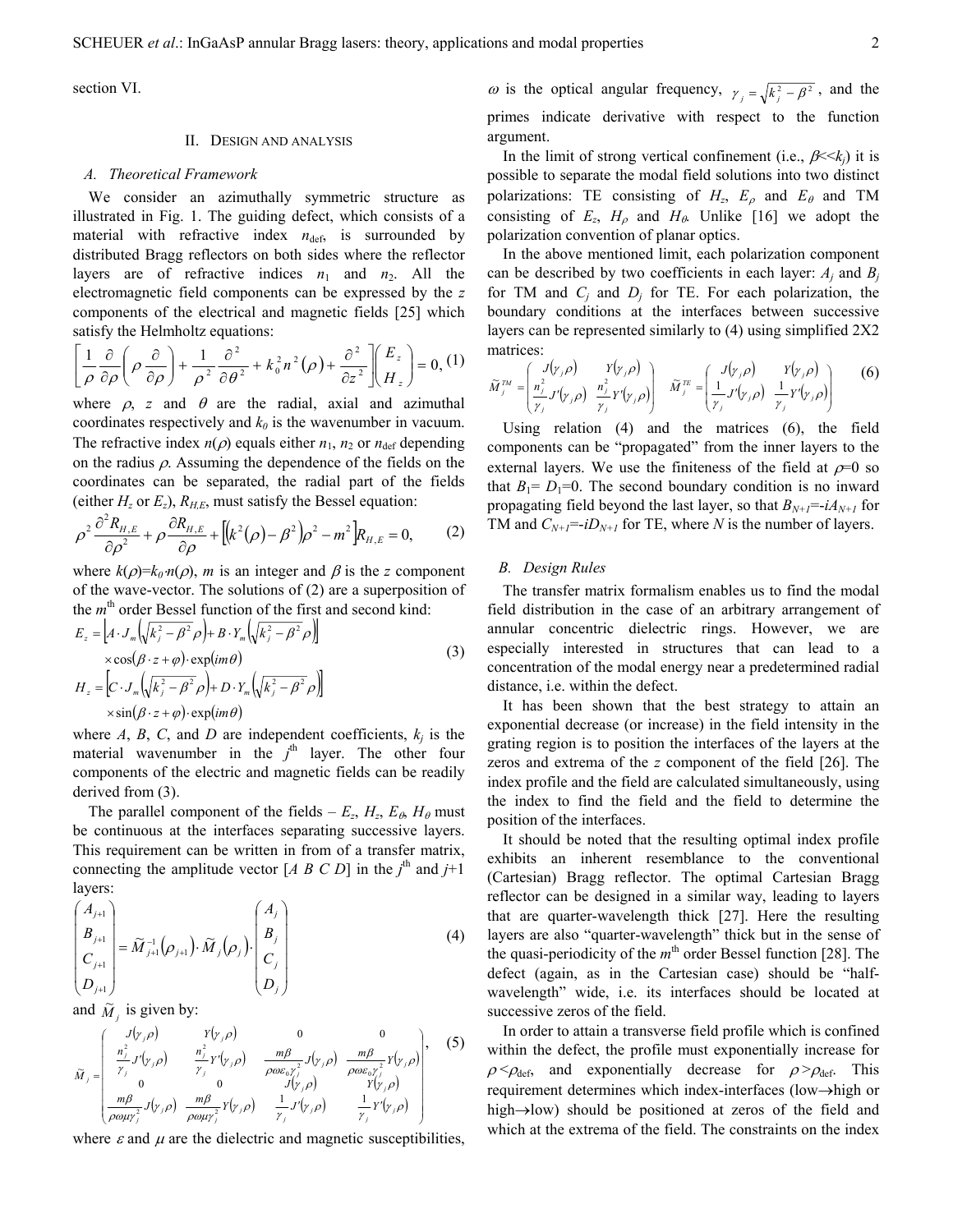profile are similar to the Cartesian case and differ for the TE and TM polarizations [26]. For the TE polarization, the interfaces for increasing (decreasing) field should be at the zeros (extrema) of  $H_z$  if  $n(\rho^+) > n(\rho^+)$  at the interface and at the extrema (zeros) of  $H_z$  if  $n(\rho^+) < n(\rho^+)$  at the interface. For the TM polarization the interfaces for increasing (decreasing) field should be at the extrema (zeros) of  $E_z$  if  $n(\rho^+) > n(\rho^+)$  at the interface and at the zeros (extrema) of  $E_z$  if  $n(\rho^+) \le n(\rho^+)$ at the interface. The interfaces of the defect must be located at zeros of  $H_z$  for TE and of  $E_z$  for TM.

## *C. Mode Profile*

Figure 2 depicts the refractive index (Fig. 2(a)) and the TE modal field (Fig. 2(b)) profiles of an ABR designed for a 0.55µm thick InGaAsP layer suspended in air. The device is designed to have a mode with an angular propagation coefficient of  $m=7$  at  $\lambda_{res}=0.852 \mu m$ . The effective index approximation in the vertical dimension is used to reduce the 3D problem to a 2D equivalent one. As can be seen in the figure, the field is primarily confined in the defect and it decays while oscillating in the Bragg reflectors.

To verify the validity of the effective index approximation we simulate the device using an angular finite-differencetime-domain (FDTD) scheme which takes advantage of the azimuthal symmetry to reduce the computational domain [29]. For a given *m*, the method can be used to find the resonance wavelength, the quality factor and the modal field profile of any circular device.

Figure 3 depicts a comparison between the field profiles calculated by the FDTD simulation and by the 2D transfer matrix formalism. There is good agreement between the two approaches. The resonance wavelength found by the FDTD simulations is  $0.85\mu$ m and the ratio between  $H_z$  and  $E_z$  is 25dB, indicating that the modal field is primarily TE polarized.

Due to the different radial confinement mechanism, the characteristics of the ABR modal field differ significantly from those of the mode of a conventional resonator. First, the radial position of the maximal intensity of the field can be predetermined regardless of wavelength and material system. Second, low angular propagation coefficients (*m*) and tight bending radius can be realized because there is no need to satisfy a TIR condition. Finally, the field can be confined in a *lower* refractive index layer, giving rise to a larger FSR or enhanced sensitivity for sensing application (see section III).

## III. APPLICATIONS

As mentioned previously, the unique characteristics of the ABR mode profile can be advantageous for various applications such as sensing, cavity QED, and telecommunication.

### *A. Sensing*

Of special interest is the possibility to confine the light in a

defect consisting of low refractive index medium (such as air), which can be used to attain strong interaction between the cavity photons and any desired material. This characteristic can be used to realize sensitive and compact sensors, which are able to detect small quantities and low concentrations of analyte.

Among the most straightforward approaches for optoelectronic (bio)chemical sensing is to detect the change in the refractive index or the absorption caused by the presence of a (bio)chemical agent. Several schemes have been suggested to detect these types of changes, employing directional couplers [30], Mach-Zehnder interferometers (MZI) [31] or high-*Q* optical resonators [7]. The detection mechanism underlying these sensors is the modification of the phase accumulation rate (i.e., the propagation coefficient) of the field due to the interaction of the evanescent tail of the field with the analyte.

The primary disadvantage of these detection methods is that the interaction of the field with the surrounding environment is weak, and therefore, the influence of the analyte on the propagation coefficient is small. As a result, achieving high sensitivity requires large interaction length leading to the requirement of long interferometers and very high-*Q* resonators. In addition, the MZI-type sensors might have difficulties detecting small numbers (or single) molecules, regardless of their length.

On the other hand, the ABR structure and mode profile (see Fig. 2) allow for the interaction of the *non-evanescent* part of the field, especially when the device is designed to include an air defect. As a result, ABR-based sensors are expected to offer significantly enhanced sensitivity compared to sensors that are based on conventional resonators of similar dimensions and materials.

Figure 4 shows a comparison between the shifts of the resonance frequency of an ABR and a conventional ring resonator due to changes in the refractive index of the surroundings. The ABR consists of alternating layers with refractive indices of 1.545 and 1.0 and an air defect. The conventional resonator consists of *n*=1.545 core surrounded by air cladding. Both resonators are approximately 16µm in diameter and designed to resonate in the visible wavelength regime. The sensitivity of each device is indicated by the slope of the curves shown in Fig. 4. The resonance wavelength of the conventional ring resonator shifts by approximately 0.007 nm for an increase of  $10^{-3}$  in the refractive index. For the same index change, the Bragg resonator's resonance wavelength shifts by 0.4 nm, i.e., the ABR exhibits higher sensitivity by a factor of 60.

#### *B. Telecommunication*

Properties such as large FSR and high *Q* are essential for any resonator-based telecom application, especially filters, add/drop multiplexers, and optical delay lines [1-6], as well as for low threshold lasers.

One of the interesting differences between ABRs and conventional resonators is the in-plane coupling mechanism to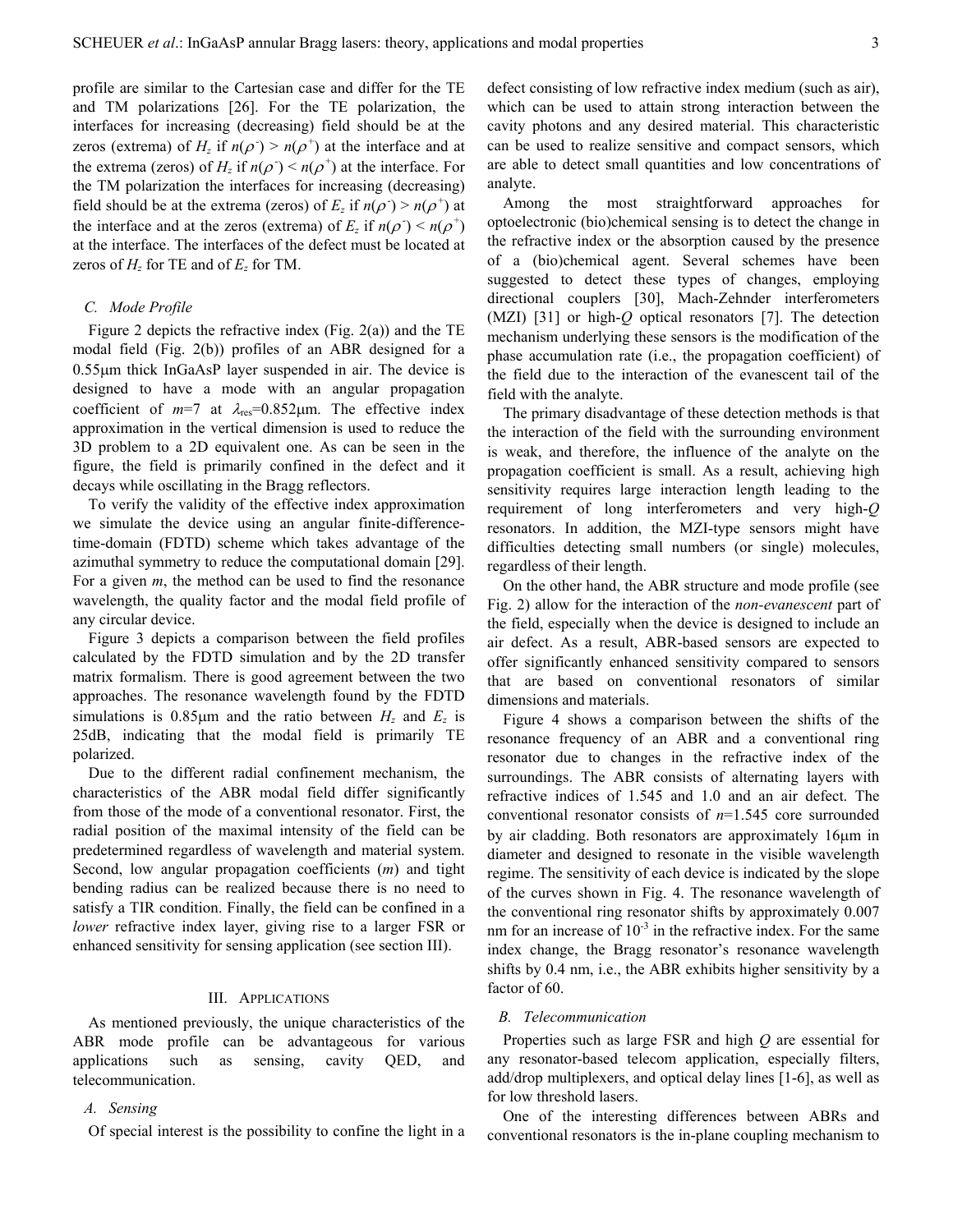other devices. While in a conventional resonator the coupling is evanescent, the coupling between ABRs is direct (i.e., radiative) – similar to the coupling between PC waveguides and defect cavities [32-35]. The radiative coupling mechanism has some advantages and drawbacks compared to evanescent coupling. The main advantage is that the coupling can be determined precisely according to the number of Bragg reflection layers. The drawback is that the resonator cannot be directly coupled to an *in-plane* conventional waveguide (i.e., TIR based), but only to a waveguide also possessing a suitably designed periodic structure, such as a transverse Bragg resonance waveguide [36].

Nevertheless, direct coupling to a conventional waveguide is possible by employing a vertical coupling scheme. Moreover, direct in-plane coupling to other ABRs is possible, thus allowing for structures comprising Bragg-reflection based elements in one layer and conventional I/O waveguides in another (see Fig. 5). Such a configuration is useful for the realization of devices that require precise coupling such as coupled-resonator-optical-waveguide (CROW) delay-lines and lasers [36,37].

## IV. FABRICATION

To examine the spectral and spatial properties of the optical modes supported by the ABR structure, we employed high index-contrast radial Bragg gratings fabricated in active semiconductor material. The semiconductor medium consists of a 250 nm thick InGaAsP layer ( $n \approx 3.35$  at  $\lambda = 1.55$  µm) on top of an InP substrate. The InGaAsP layer includes six 75 Å wide compressively strained InGaAsP quantum wells positioned at the center, with peak photoluminescence occurring at 1559nm.

The fabrication process is illustrated in Fig. 6. First, a  $SiO<sub>2</sub>$ etch mask layer is deposited by PECVD (a). Then, a layer of PMMA electron beam resist is applied by spin-coating (b). The desired geometry is then defined using a direct electron beam writer operating at 100 kV (c). After the resist is developed, the PMMA patterns are transferred into the  $SiO<sub>2</sub>$ etch mask layer by inductively coupled plasma reactive ion etching (ICP-RIE) using  $C_4F_8$  plasma (d). The remaining PMMA is removed with a gentle isotropic  $O_2$  plasma step. The  $SiO<sub>2</sub>$  layer serves as a hard mask for pattern transfer into the active InGaAsP layer, using an ICP-RIE etch employing HI/Ar chemistry [39] (e). The patterns are etched to a depth of  $\sim$  325nm, completely penetrating the active membrane. The remaining  $SiO<sub>2</sub>$  hard mask is then stripped in a buffered hydrofluoric acid solution.

To achieve strong vertical confinement, the InGaAsP membrane must be clad by low-index material both above and below. An epitaxial layer transfer technique [40], using a UVcurable optical adhesive (Norland Products NOA 73), is used to flip-bond the patterned semiconductor sample to a transparent sapphire substrate (f). Subsequently, the InP substrate is removed by mechanical polishing and selective wet chemical etching, leaving the 250nm thick patterned

InGaAsP membrane embedded in the cured adhesive (g). Finally, the adhesive filling the trenches is removed with an isotropic  $NF_3/O_2$  ICP-RIE etch (h). Fig 7 depicts scanning electron microscope (SEM) images of an ABR device at various stages of the fabrication.

Since the optical emission and gain from the compressively strained quantum wells favor TE-polarized electric fields [41], the design of the fabricated devices is optimized for this polarization. In order to simplify the design calculations, we employ the effective index approximation in the vertical dimension. An effective index  $n_{\text{eff}} = 2.8$  is found by solving for the TE-polarized mode of the transferred InGaAsP slab. To facilitate the fabrication of the device, a mixed Bragg order scheme is used, with second-order  $(3\lambda/4 \sim 430$ nm) high-index layers and first-order ( $\lambda$ /4 ~ 400nm) low-index layers.

In addition to relaxing the fabrication tolerances, the mixed Bragg order implementation induces a coherent diffraction component in the vertical direction [15]. Although this mechanism reduces the overall *Q* of the cavity, it facilitates the observation and measurement of the resonator emission.

## V. EXPERIMENTS

The near-field (NF) intensity pattern and the emitted spectrum of the ABRs are examined at room temperature under pulsed optical pumping. Figure 8 depicts the experimental setup used to characterize the fabricated devices. The pump beam is focused on the sample with a 50X objective lens. The position of this lens is used to control the size and the position of the pump spot. A 20X objective lens is used to collect the vertical emission from the sample and to focus it on an IR camera to obtain the NF intensity pattern and to couple the light into a multi-mode fiber to obtain the emitted spectrum.

The resonators are pumped by pulsed optical excitation, using a mode-locked Ti:sapphire laser emitting  $\sim$  120fs FWHM pulses at a repetition rate of 76.6MHz, with a center wavelength of  $\lambda_p$ =890nm. The pump beam incidents normal to the plane of the devices under test. When the un-patterned QW layer structure is pumped, the emitted spectrum consists of a wide peak centered at 1559nm. As the pumping power is increased from 1mw to 20mW, the FWHM of the luminescence broadens from approximately 70nm to 110nm, and the peak of the photoluminescence shifts towards longer wavelength due to heating. No significant shift is observed when the pump power is below 5mW, indicating that heating is of less significance at these pump levels.

When an ABR is pumped, the emission characteristics change significantly. While the specific details (threshold levels, emitted wavelengths, etc.) vary from device to device, the overall behavior is similar. Once a certain pump intensity threshold is exceeded, clear and narrow (~0.5nm FWHM) emission lines appear in the spectrum (see Fig. 9). As the pump intensity is increased, the intensity of the emission lines increase as well and they broaden towards shorter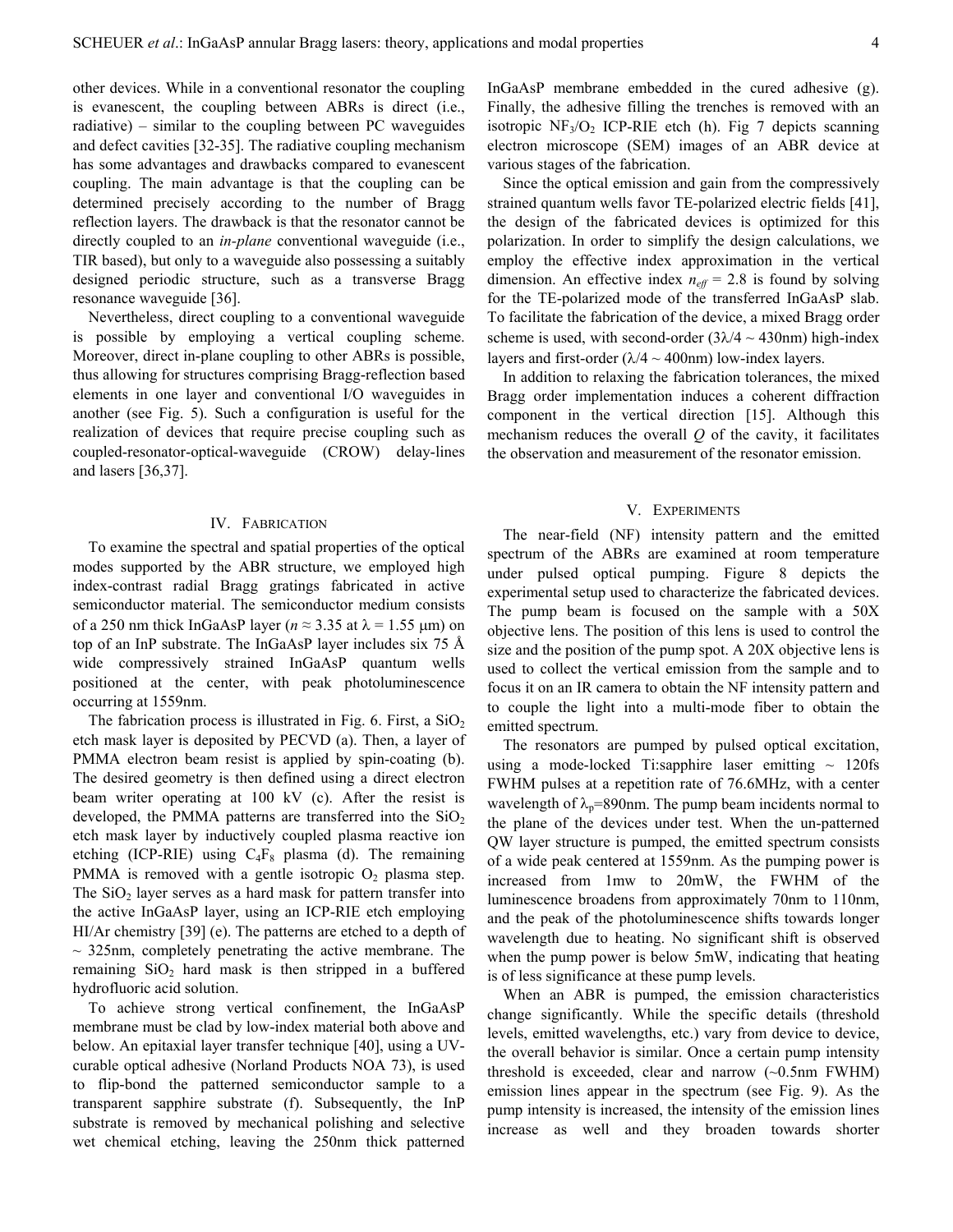wavelengths. Increasing the pump power further results in the appearance of additional emission lines.

Figure 9 shows the lasing characteristics at different pump levels of an ABR consisting of 5 internal and 10 external Bragg layers and a half-wavelength wide defect. The radius of the defect is approximately 5µm. At low pump levels, below 0.75mW, only a single emission line at 1.595µm is visible (the device was design to have a resonance wavelength at 1.6µm). As the pump level is increased, additional resonances at both lower and shorter wavelength appear although the peak at 1.595µm remains the dominant one. The inset of Fig. 9 depicts the integrated emitted power from the lasers vs. the pump level, indicating a clear lasing threshold at  $P_{pump}=680\mu$ W. Although the laser was designed for a specific mode Fig. 9 indicates the existence of additional lasing modes. The existence of these modes stem from the combination of the large index contrast between the Bragg layers, which generated an effective radial "bandgap", and the use of threequarter-wavelength layers consisting of high-index material, which effectively elongate the defect circumference. As a result, the device also supports additional radial and azimuthal modes. However, because the radial index profile is optimized to a specific modal field profile, these additional modes are lossier and thus their threshold pump levels are higher.

We also studied the impact of the pump-spot dimensions on the emission characteristics. By changing the size of the pumped area it is possible to selectively excite the resonant modes of the cavity according to their radial profile. Figure 10 shows measured spectra from the same device as that of Fig. 9, for increasing pump-spot diameters. The pump level is maintained constant at 1.2mW. Thus, as the pump spot is increased the pump density decreases at the center of the device and increases in the periphery, effectively scanning over the resonator area. As the pump-spot is broadened, spectral features having longer wavelength and smaller FSR appear, with the most prominent transition occurring between 10µm and 11µm diameter pump-spots.

We assume that resonances that appear at larger pump-spots peak at larger radii within the device. Under this assumption, the resonance frequencies of the device can be categorized into three distinct groups according to their radial profile. These groups, marked as "S", "M" and "L", are located at small, medium and large radii respectively (see Fig. 10). The insets of Fig. 10 show the IR emission pattern from the ABR at pump-spot diameters of 9.6µm and 11.1µm. The emitted pattern at  $D_{pump}=9.6\mu m$  consists of two bright rings: an inner ring with an angular propagation coefficient of *m*=3, and an outer ring whose angular propagation coefficient cannot be resolved. The outer ring is located at the radial defect of the device. We attribute these modes to the strongest peaks in the corresponding spectrum at λ=1595nm and at λ=1615nm. The pattern at  $D_{\text{pump}}=11.1 \mu m$  includes the inner ring with  $m=3$  but does not exhibit the outer ring observed for the smaller pumpspot. Since wider pump-spots are associated with longer wavelength we infer that the inner ring corresponds to

 $\lambda$ =1615nm and that the defect mode corresponds to  $\lambda$ =1595nm. As can be expected, the pattern at D<sub>pump</sub>=11.1 $\mu$ m is wider than the one at  $D_{\text{pump}}=9.6\mu$ m, and exhibits modes which are located at larger radii.

## VI. DISCUSSION AND SUMMARY

We have studied, experimentally and theoretically, the characteristics of a novel class of lasers that are based on radial Bragg reflectors. Lasing action with low threshold levels are demonstrated at room temperature under pulsed optical pumping. The observed *Q* factors are between 1000 and 2000.

By changing the pump-spot diameter we find that longer resonance wavelengths correspond to patterns with larger radii for the specific structure presented here. For this device, it is possible to correlate between some of the resonance wavelengths and the observed IR patterns, and to identify one of the defect-modes.

Such lasers sources are ideally suited to the detection of small changes in the modal effective index or the *Q* factor, and for achieving strong atom-field coupling. In addition, our cavity can easily be integrated with other photonic devices such as photonic crystals and distributed feedback lasers.

#### ACKNOWLEDGMENT

The authors would like to thank Dr. Axel Scherer and Dr. Oskar Painter for providing access to their fabrication facilities. Fruitful discussions with Joyce Poon and George Paloczi are also acknowledged.

#### **REFERENCES**

- [1] C. K. Madsen and J. H. Zhao, Optical Filter Design and Analysis: A Signal Processing Approach. New York: Wiley-Interscience Publications, 1999.
- [2] B. E. Little, "Ultracompact Si-SiO2 microring resonator optical dropping filter," Opt. Lett., vol. 23, pp. 1570-1572, October 1998.
- [3] A. Melloni, R. Costa, P. Monguzzi and M. Martinelli, "Ring-resonator filters in silicon oxynitride technology for dense wavelength-division multiplexing systems," Opt. Lett., vol. 28, pp. 1567-1569, September 2003.
- [4] A. Yariv, "Critical Coupling and its Control in Optical Waveguide-Ring Resonator Systems," IEEE Photonics Technol. Lett., vol. 14, pp. 483- 485, April 2002.
- [5] J. E. Heebner and R. W. Boyd, "SLOW AND STOPPED LIGHT 'Slow' and 'fast' light in resonator-coupled waveguides," J. Mod. Opt., vol. 49, pp. 2629-2636, December 2002.
- [6] A. Melloni, F. Morichetti and M. Martinelli, "Linear and nonlinear pulse propagation in coupled resonator slow-wave optical structures," Opt. Quantum Electron., vol. 35, pp. 365-379, April 2003.
- [7] R. E. Boyd and J. Heebner, "Sensitive Disk Resonator Photonic Biosensor," Appl. Opt., vol. 40, pp. 5742-5747, November 2001.
- [8] C. Y. Chao and L. J. Guo, "Biochemical sensors based on polymer microrings with sharp asymmetrical resonance," Appl. Phys. Lett., vol. 83, pp. 1527-1529, August 2003.
- [9] A. B. Matsko, L. Maleki, A. A. Savchenkov and V. S. Ilchenko, "Whispering gallery mode based optoelectronic microwave oscillator," J. Mod. Opt., vol. 50, pp. 2523-2542, November 2003.
- [10] See for example K.J. Vahala, "Optical microcavities," Nature, vol. 424, pp. 839-846, August 2003 and references therein.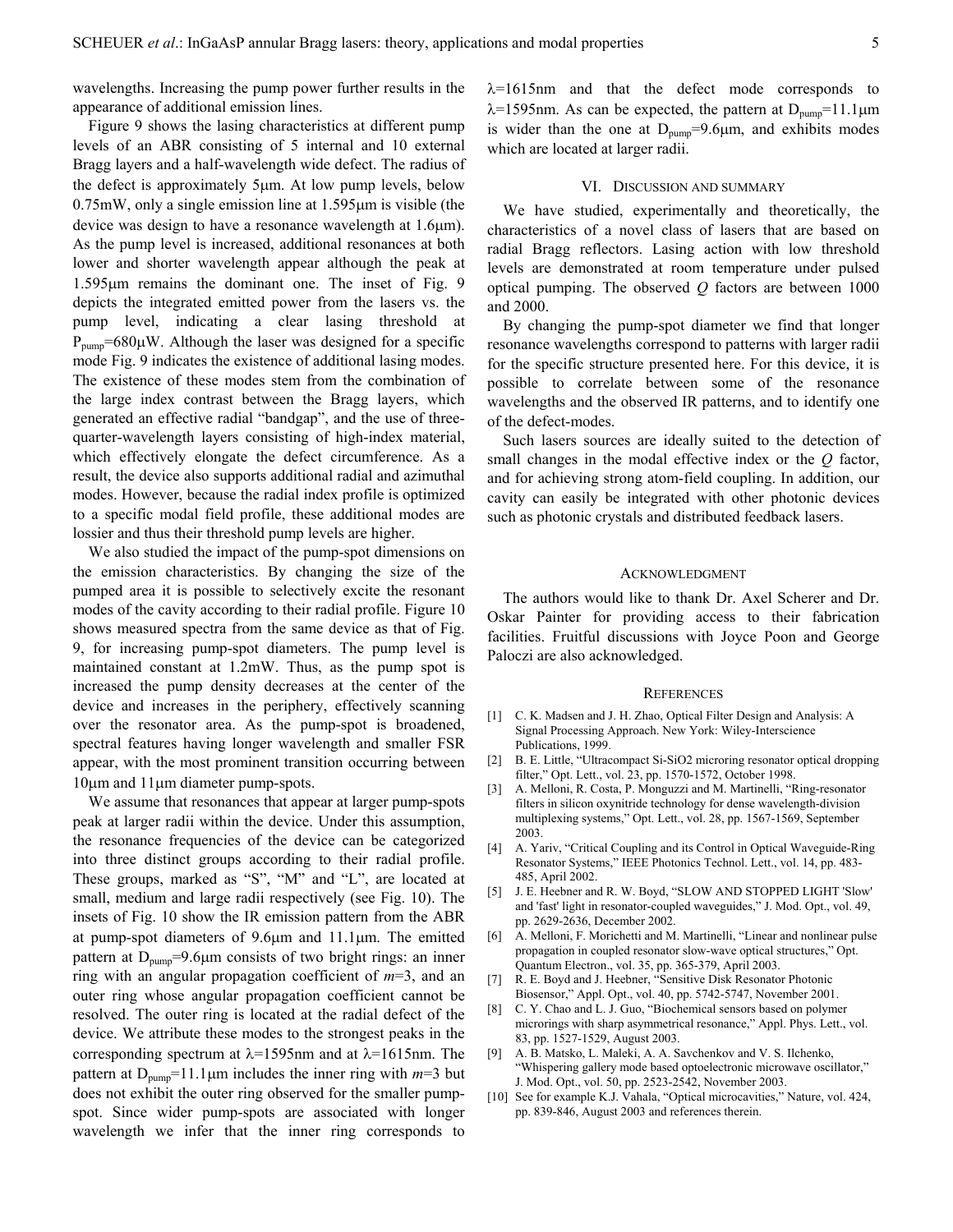- [11] J. Vučković, M. Lončar, H. Mabuchi and A. Scherer, "Design of photonic crystal microcavities for cavity QED," Phys. Rev. E, vol. 65, p. 016608, December 2001.
- [12] E. A. J. Marcatili, "Bends in Optical Dielectric Guides, " AT&T Tech. J., vol. 48, pp. 2103-2132, September 1969.
- [13] H. Y. Ryu, M. Notomi, G. H. Kim and Y. H. Lee, "High quality-factor whispering-gallery mode in the Photonic crystal hexagonal disk cavity," Opt. Express., vol. 12, pp. 1708-1719, April 2004.
- [14] Y. Akahane, T. Asano, B. S. Song and S. Noda, "High-Q photonic nanocavity in a two-dimensional photonic crystal," Nature, vol. 425, pp. 944-947, October 2003.
- [15] S. Kim, H. Ryu, H. Park, G. Kim, Y. Choi, Y. Lee and J. Kim, "Twodimensional photonic crystal hexagonal waveguide ring laser," Appl. Phys. Lett., vol. 81, pp. 2499-2501, September 2002.
- [16] J. Scheuer and A. Yariv, "Annular Bragg Defect mode Resonators," J. Opt. Soc. Am. B., vol. 20, pp. 2285-2291, November 2003.
- [17] M. Toda, "Single-Mode Behavior of a Circular Grating for Potential Disk-Shaped DFB Lasers", IEEE J. Quantum Electron., Vol. 26, pp. 473-481, March 1990.
- [18] X. H. Zheng and S. Lacroix, "Mode Coupling in Circular-Cylindrical System and Its Application to Fingerprint Resonators," IEEE J. lightwave Technol., vol. 8, pp. 1509-1516, October 1990.
- FIGURE CAPTION [19] M. A. Kaliteevski, R. A. Abram, V. V. Nikolaev and G.S. Sokolovski, "Bragg reflectors for cylindrical waves," J. Mod. Optics, vol. 46, pp. 875-890, April 1999.
- [20] C. Wu, M. Svilans, M. Fallahi, T. Makino, J. Glinski, C. Maritan and C. Blaauw, "Optically Pumped Surface-Emitting DFB GaInAsP/InP Lasers With Circular Grating," Electron. Lett., vol. 27, pp. 1819-1821, September 1991.
- [21] D. Labilloy, H. Benisty, C. Weisbuch, T. F. Krauss, C. J. M. Smith, R. Hourdré and U. Oesterle, "High-finesse disk microcavity based on a circular Bragg reflector," Appl. Phys. Lett., vol. 73, p. 1314-1316, September 1998.
- [22] D. Ochoa, R. Hourdré, M. Ilegems, H. Benisty, T. F. Krauss and C. J. M. Smith, "Diffraction of cylindrical Bragg reflectors surrounding an inplace semiconductor microcavity," Phys. Rev. B, vol. 61, pp. 4806-4812, February 2000.
- [23] J. Scheuer and A. Yariv, "Two-Dimensional Optical Ring Resonators Based on Radial Bragg Resonance," Opt. Lett., vol. 28, pp. 1528-1530, September 2003.
- [24] J. Scheuer, W. M. J. Green, G. DeRose and A. Yariv, "Low Threshold Two-Dimensional Annular Bragg Lasers", Opt. Lett. Vol. 29, pp. 2641- 2643, November 2004.
- [25] A. Yariv, Optical Electronics in Modern Communications, 5th ed., New York: Oxford University Press, 1997.
- [26] P. Yeh, A. Yariv and E. Marom, "Theory of Bragg fiber," J. Opt. Soc. Am., vol. 68, pp. 1196-1201, September 1978.
- [27] A. Yariv and P. Yeh, Optical Waves in Crystals, New York: John Wiley & Sons, 1984.
- [28] J. Scheuer and A. Yariv, "Coupled-Waves Approach to the Design and Analysis of Bragg and Photonic Crystal Annular Resonators," IEEE J. Quantum Electron., vol. 39, pp. 1555-1562, December 2003.
- [29] S. Shi, L. Yang and D. W. Prather, "Numerical Study of Axisymmetric Dielectric Resonators," IEEE Trans. Microwave Theory Tech., vol. 49, pp. 1614-1619, September 2001. Fig. 2. Refractive index (a) and TE-polarized modal field (b) profiles of an
- [30] B. J. Luff, R. D. Harris, J. S. Wilkinson, R. Wilson and D. J. Schiffrin, "Integrated-optical directional coupler biosensor," Opt. Lett., vol. 21, pp. 618-620, April 1996.
- [31] B. J. Luff, J. S. Wilkinson, J. Piehler, U. Hollenbach, J. Igenhoff and N. Fabricius, "Integrated optical Mach-Zehnder biosensor," IEEE J. Lightwave Technol., vol. 16, pp. 583-592, April 1998.
- [32] M. Koshiba, Wavelength Division Multiplexing and Demultiplexing With Photonic Crystal Waveguide Coupler," IEEE J. Lightwave Technol., vol. 19, pp. 1970-1975, December 2001.
- [33] A. L. Reynolds, U. Peschel, F. Lederer, P. J. Roberts, T. F. Krauss and P. J. de Maagt, "Coupled Defect in Photonic Crystals," IEEE Trans. Microwave Theory Tech., vol. 49, pp. 1860-1867, October 2001.
- [34] T. J. Karle, Y. J. Chai, C. N. Morgan, I. H. White and T. F. Krauss, "Observation of Pulse Compression in Photonic Crystal Coupled Cavity Waveguides," IEEE J. Lightwave Technol., vol. 22, pp. 514-519, February 2004.
- [35] Z. Wang and S. Fan, "Compact all-pass filters in photonic crystal as the building block for high-capacity optical delay lines," Phys. Rev. E., vol. 68, p. 066616, December 2003.
- [36] A. Yariv, "Coupled-wave formalism for optical waveguiding by transverse Bragg reflection," Opt. Lett., vol. 27, pp. 936-938, June 2002.
- [37] A. Yariv, Y. Xu, R. K. Lee, and A. Scherer, "Coupled-resonator optical waveguide: a proposal and analysis," Opt. Lett., vol. 24, pp. 711–713, June 1999.
- [38] S. Mookherjea, "Semiconductor coupled-resonator optical waveguide laser," Appl. Phys. Lett., vol. 84, pp. 3265-3267, April 2004.
- [39] S. J. Pearton, U. K. Chakrabarti, A. Katz, F. Ren, and T. R. Fullowan, "High-rate, anisotropic dry etching of InP in HI-based discharges," Appl. Phys. Lett., vol. 60, pp. 838-840, February 1992.
- [40] S. R. Sakamoto, C. Ozturk, Y. T. Byun, J. Ko, and N. Dagli, "Low-loss substrate-removed (SURE) optical waveguides in GaAs-AlGaAs epitaxial layers embedded in organic polymers," IEEE Photon. Technol. Lett., vol. 10, pp. 985-987, July 1998.
- [41] L. A. Coldren and S. W. Corzine, Diode Lasers and Photonic Integrated Circuits. New York: Wiley-Interscience Publications, 1995.



Fig. 1. (a) Schematic of an ABR; (b) A scanning electron microscope (SEM) image of an ABR realized in InGaAsP.



ABR designed for  $m=7$ ,  $\lambda_{res}=0.852\mu$ m, with 5 internal and 10 external Bragg layers.



Fig. 3. Comparison between the TE mode profiles calculated by the 2D transfer matrix approach (solid) and the exact solution obtained by 3D FDTD (dashed).